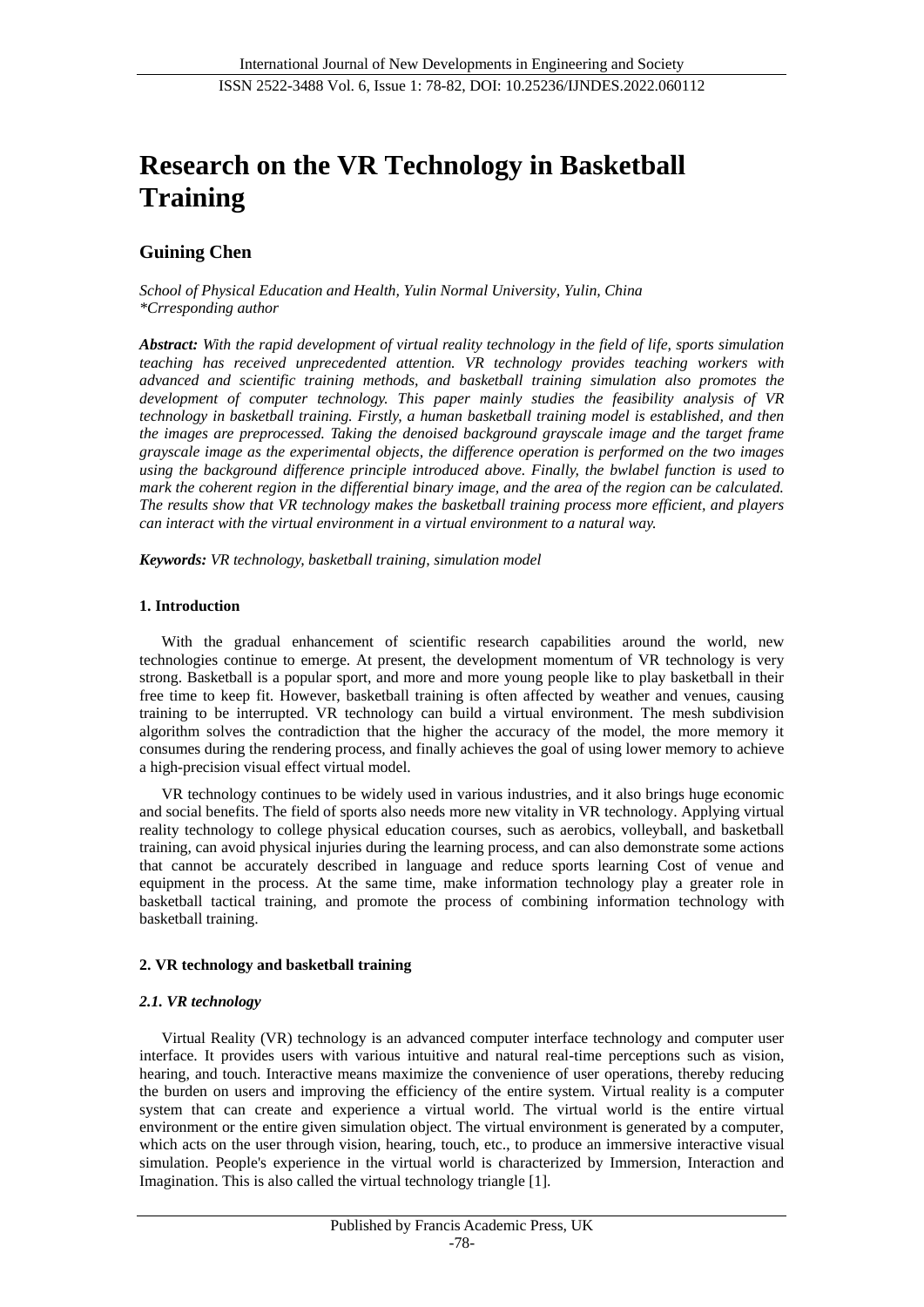Using computer graphics and other technologies to simulate scenes in reality is the virtual reality technology (VR). People can have the same feeling in the created scene as in the real scene. VR system includes environment simulation, perception, information interaction, sensor equipment interaction, etc. It is a simulation interaction system that combines physical object motion simulation and virtual information transmission. The simulation environment is to generate three-dimensional simulation graphics with feedback capabilities through computer modeling and simulation software. Perception refers to the changes in vision, hearing, smell, taste, touch, force, and behavior trajectory that can occur in the real world in the virtual system. Information interaction means that people's various status information in the system, such as body movement positioning, body signal acquisition, etc., can be grasped by system users in real time. The interaction of the device is that the user manipulates or commands the characters in the virtual scene through the three-dimensional interactive device. The user can react in time according to the activity, and finally feedback the various perceptual information caused by the behavior to the user to achieve the interactive Function [2].

In virtual reality modeling, the calculation relationship between the partial derivative of the objective function and the parameters in the network (that is, the network weight and the bias parameter) and the nodes are as follows:

$$
\begin{cases}\n\frac{\partial L(W, b; x, y)}{\partial W_{ij}^{(k)}} = a_j^{(k)} \delta_i^{(k+1)} \\
\frac{\partial L(W, b; x, y)}{\partial b_i^{(k)}} = \delta_i^{(k+1)}\n\end{cases} (1)
$$

The calculation formula of Pearson correlation is as follows:

$$
sim(i, j) = \frac{\sum_{u \in U} (r_{ui} - \bar{r}_i)(r_{u,j} - \bar{r}_j)}{\sqrt{\sum_{u \in U} (r_{u,i} - \bar{r}_i)^2} \sqrt{\sum_{u \in U} (r_{u,j} - \bar{r}_j)^2}} (2)
$$

Among them, U represents the set of users who have commented on item i and item j at the same time. First input the neural network for forward propagation operation, obtain the output activation value of each neuron node on each hidden layer in the network, and calculate the output value of the output layer of the network. The calculation formula is as follows:

$$
\delta_i^{(k)} = \frac{\partial L(W, b; x, y)}{\partial z_i^{(k)}} = \frac{\partial (1/2 \|y - o_{out}(x)\|^2)}{\partial z_i^{(k)}} = -(y_i - a_i^{(k)}) \cdot f'(z_i^{(k)}) \tag{3}
$$

Among them,  $z_i^{(k)}$ represents the weighted sum of the input of the i-th neuron node in the k-th layer. The residual calculation formula of the i-th node of the k-th network is:

$$
\delta_i^{(k-1)} = \frac{\partial L(W, b; x, y)}{\partial z_i^{(k-1)}} = \frac{\partial (1/2 || y - o_{out}(x) ||^2)}{\partial z_i^{(k-1)}} = \left( \sum_{j=1}^m W_{ji}^{(k-1)} \delta_i^{(k)} \right) \cdot f'(z_i^{(k-1)}) \tag{4}
$$

The main key technologies in VR technology include: graphic image recognition technology, augmented reality (AR) stereo display technology, stereo sound transmission technology, computer terminal interactive equipment access technology, auditory induction technology, gesture recognition technology, eye movement and head movement tracking technology, as well as tactile, force perception and other acquisition and feedback technology. The virtual reality roaming system is mainly composed of two aspects: one is the model rendering technology based on three-dimensional model, which needs to carry out three-dimensional solid modeling, build the actual geometry in the scene, and at the same time carry out texture mapping on the model and add lighting effect to the scene; the second is based on the drawing technology, which requires the use of high-definition camera to take panoramic images.After the image is processed, the omni-directional real graphics are reconstructed. The process of model rendering is relatively complex, but the cost is low and the data is complete. Image rendering does not need to establish a three-dimensional model, which has high rendering efficiency and strong sense of reality. However, relying on high-definition image acquisition equipment, the data lacks integrity and the scene accuracy is insufficient [3].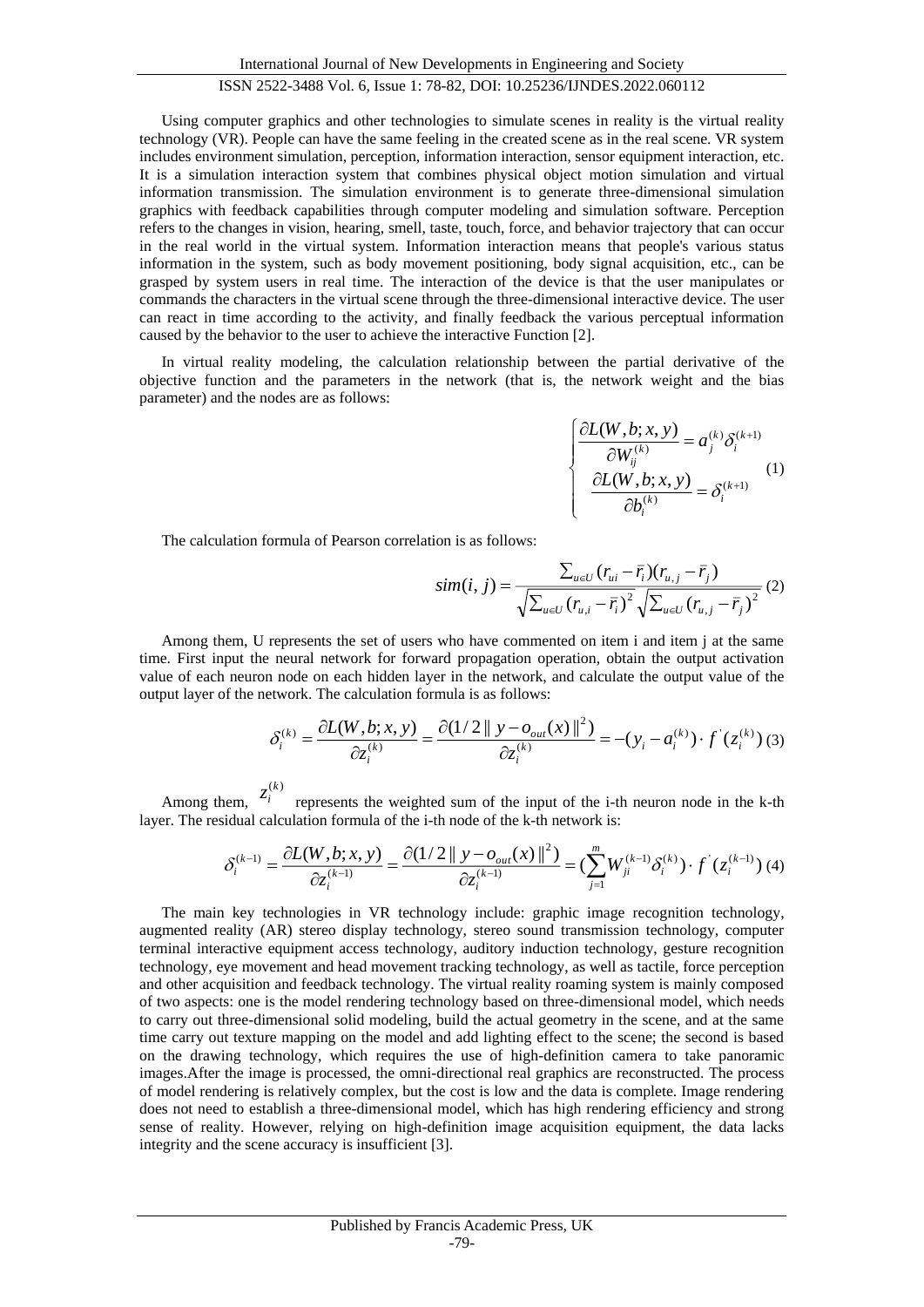#### *2.2. Basketball training*

In college basketball, the application of players' skills and tactics is in pushing, pulling, squeezing, resisting, and even in violent collision, which puts forward higher requirements for basketball players' physical fitness. In short, the general trend of modern basketball will continue to develop in the direction of "fast, high, complete and accurate". Among them, "fast" is mainly reflected in the high score. The speed and rhythm of the current game are getting faster and faster. The number of fast attacks and scores are increasing. Many excellent teams score more than 100 points per game. "Height" is mainly reflected in the height of athletes and the control of the field of high altitude competition. "All" requires the comprehensiveness of the individual and that of the whole team. Individuals should not only have superb skills, but also have "unique skills" and versatility, as well as good physical quality and tenacious style of work. The whole team should be flexible in tactics, balanced in attack and defense, and the strength of the players should be relatively average, so that they can play. "Accurate" mainly refers to the accuracy of shooting. In modern basketball games, the shooting percentage is constantly improved to ensure the victory of the game. "Accuracy" is also reflected in the athletes' mastery of technical action norms, skillful tactical coordination, and proper use of technology. In today's fierce competition, to win the competition, we must be in a high-intensity confrontation, which requires a very good physical strength as a guarantee. Without good physical fitness as a guarantee, the technology can' t be fully played out in the fierce competition, and the tactics will also be limited [4-5].

Through the observation of basketball teaching and training activities and personal participation, basketball can be divided into two categories: ball-holding and running without the ball. In the ball-holding movement, the most obvious and effective one must be the sudden stop and sudden dribbling action. Take this action as an example, it is through the change of foot movement during high-speed dribbling to achieve suddenness the deceleration of the ball may become a static state; or the dribble at a low speed or a constant speed, suddenly kicking the ground and accelerating the state. In the process of such changes, the foot needs to quickly change the body's movement state by exerting force during braking deceleration and force acceleration, and the foot must also have a good cushioning ability to absorb and relieve the rapid change of the body's center of gravity brings the impact to the foot and reduces the damage. Through the force and buffering of the foot, it finally provides a basic guarantee for the completion of the emergency stop and start action. In the off-ball running, the role and use of the foot movement are more prominent. In the off-ball defense, in order to well contain the offensive players, the foot movements such as side sliding step, cross step, and retreat step are very important. Good guarantees an excellent defensive position. The continuous change of foot movements is based on the fact that the feet are using different force and buffering as the basis, which is of great significance to completing the defensive task. When offensive off the ball, it is most obvious from the scramble for rebounds, whether it is rushing to grab the rebound or the point grabbing technique of the jump on the spot, in the short-term continuous high-quality take-off, the foot Power plays an important role, and the cushion protection given by the foot every time you take off and land is even more important. The foot action not only adds help to the completion of the rebounding action, but also escorts the completion of the rebounding action to avoid injury[6-7].

#### *2.3. Basketball training path planning*

According to the virtual person's familiarity with environmental information and obstacles, it can be divided into path planning for static obstacles and path planning for moving obstacles. The tracking method based on feature matching only uses the individual characteristics of the target to track, regardless of what the target is, and does not need to consider the integrity of the target. The reason why this method can achieve target tracking is that the sampling time interval of the sampled images is very short. In this case, we can consider these selected features to be smooth in time. We need feature extraction and feature matching to perform target tracking based on feature matching, regardless of whether the target is a rigid moving target or a non-rigid moving target. Since it is a tracking method based on feature matching, of course, it is necessary to select a suitable reference feature, then extract the features in the subsequent adjacent frames, and finally judge whether it is the same target by matching these features, so as to complete the tracking of the target. The reconstruction of traditional human posture is based on robot kinematics. The human body is regarded as a complex structure with rigid body properties. Before data calculation, the coordinate value of a joint point in the reference coordinate system of the reference part needs to be obtained as a priori after the data, according to the principle of robot kinematics, the coordinate points of each joint are calculated step by step by detecting the three-dimensional change angle of each part [8].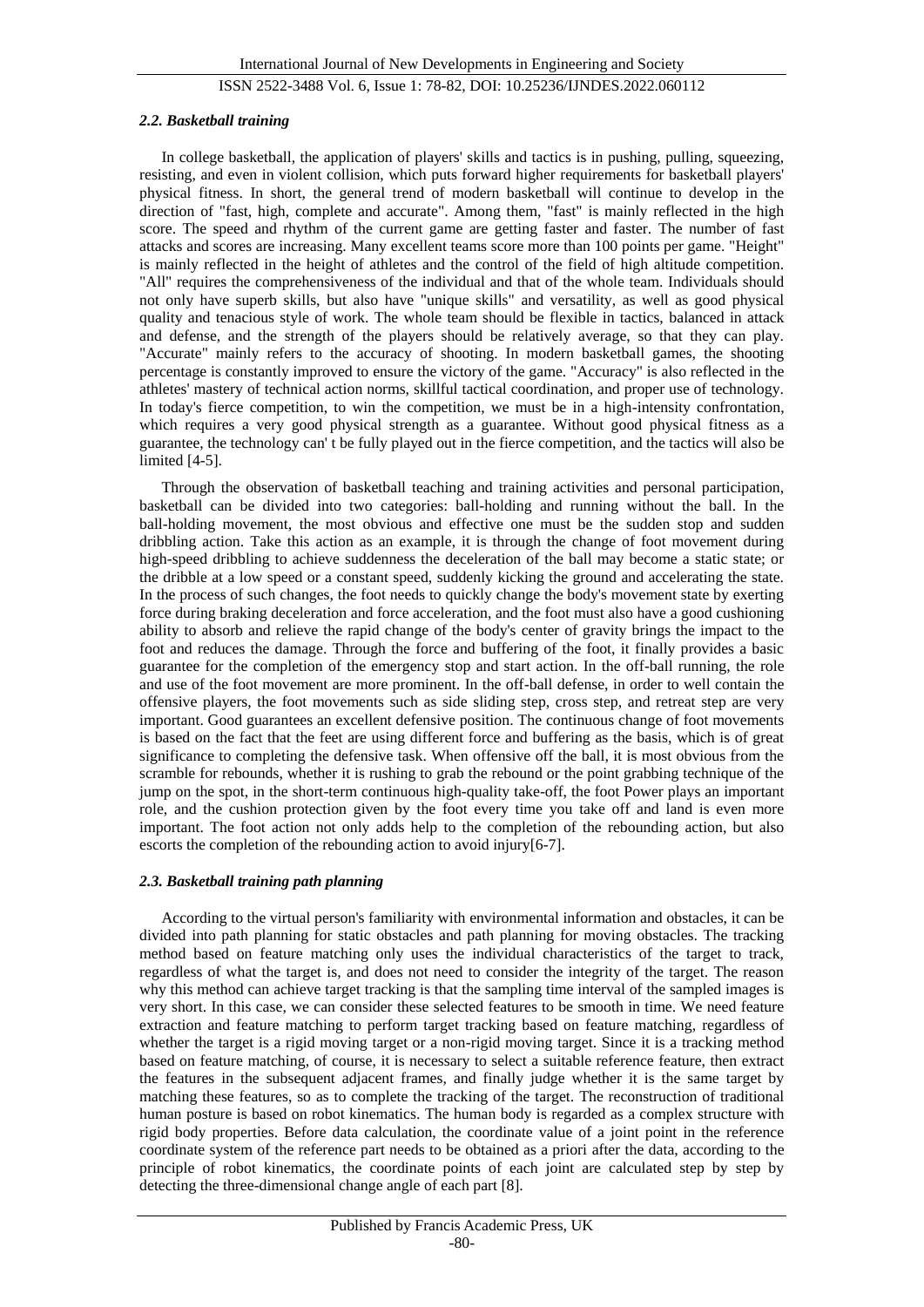Background extraction is the first step of moving object detection. The data input of moving object detection is a series of continuous video frames. The task of moving object detection is to track the target in this series of video frames. Therefore, we must decompose consecutive video frames into static images. In these static video frames, some frames do not contain the target, some frames contain the target. A simple method of background separation is to use the frame without object as background frame. In this method, we need to record the video of the background when the target does not enter the video recording field, and then we can use the first frame of the video as the background frame, and the subsequent target frame only needs to carry out differential operation with the background frame. We can also average the first n image frames without target in the video, and use the mean image as the background frame. Therefore, in all video frame sequences, the probability of background pixels appearing at each pixel position is much greater than that of target pixels. In this way, we can sample a pixel in the image by time, and the pixel with the highest probability of occurrence is the background pixel. By doing this for all pixels in the image, we can get the background image [9-10].

#### **3. Research on the VR Technology in basketball training**

**12.4**

The process of geometric modeling is to build the basic geometric framework of the model according to the obtained dimensions. The addition of model attributes, especially texture, is to use the photo processing to attach to the model surface to achieve the rendering of the model effect, so as to increase the realism. The final optimization process is to optimize the database level in the model, so that the model has good real-time performance. The comparison of sampling data is shown in Table 1 and Figure 1. Because of the three-dimensional coordinate information provided by the optical marker point, the spatial coordinate information is transformed into the angle information for comparison. Only the displacement transformation of the superior node is inherited, and then the initial attitude of the model is (0,0,0). At the start of the program, the movement calibration of human body and virtual character is completed. According to the IMU data, the relative posture angle of each joint point of the upper limb relative to each node of the upper limb at the current moment is calculated. Finally, it is input into the corresponding node of the virtual character, and the human upper limb action can be followed by quaternion rotation.



*Table 1: S ampling data comparison.*

*Figure 1: Sampled data comparison.*

**13.7**

**Value**

#### **4. Conclusion**

**0**

This paper mainly studies the feasibility analysis of VR technology in basketball training. The article mainly elaborates the related theories and key technologies of target detection and tracking in video images. Focus on the three modules of moving target detection, image segmentation and target tracking. On the basis of summarizing and analyzing the existing moving target detection and tracking technology, the preprocessing, target detection, image segmentation and target tracking of video sequence images are explored and researched. In the extraction of the core algorithm target, combined